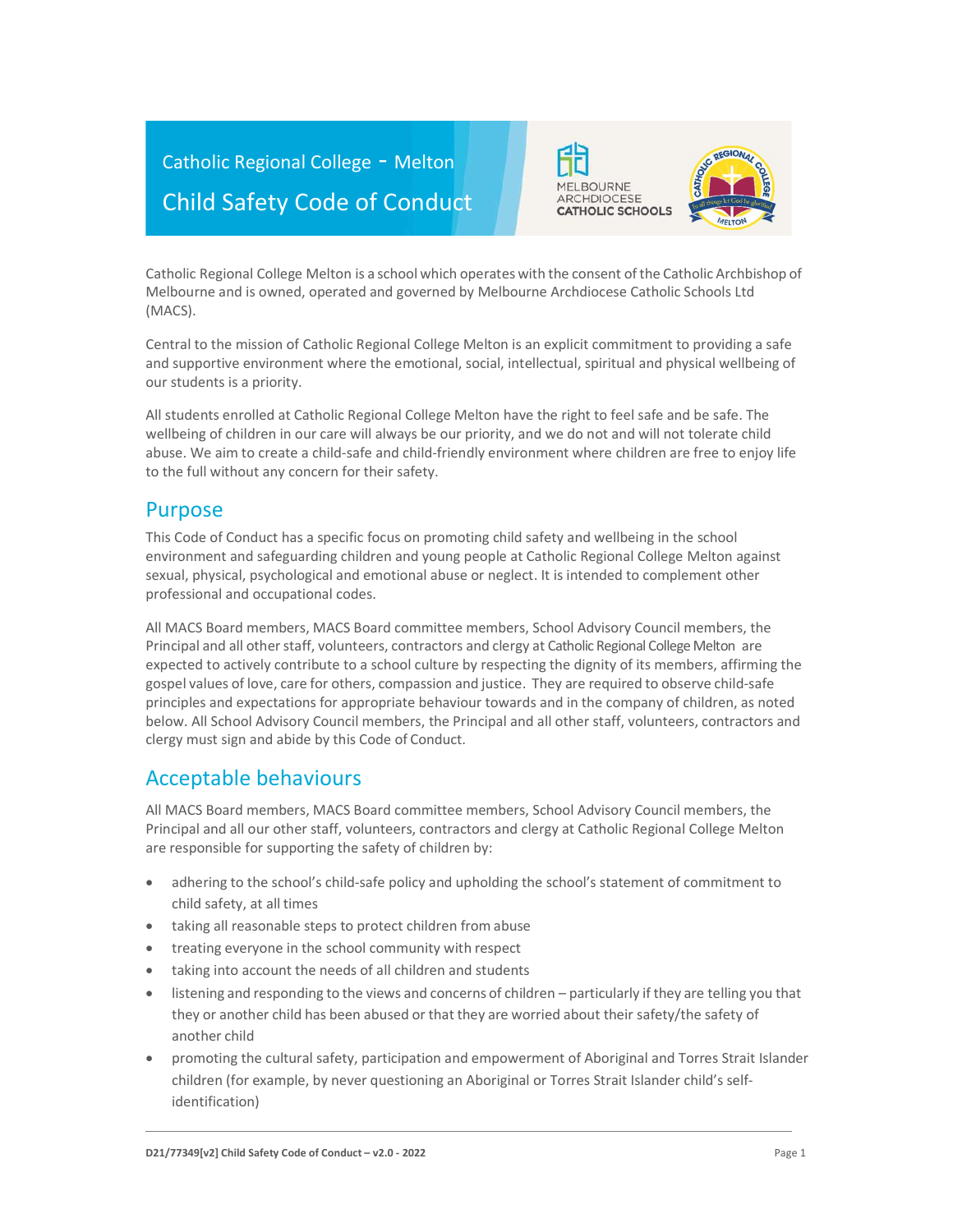- promoting the cultural safety, participation and empowerment of children with culturally and linguistically diverse backgrounds (for example, by having a zero-tolerance for discrimination)
- promoting the safety, participation and empowerment of children with a disability (for example, during personal care activities)
- ensuring as far as practicable that adults are not alone with a child
- reporting any allegations of child abuse to the school's leadership (or child safety officer if the school has appointed someone to this role)
- understanding and complying with all reporting obligations as they relate to mandatory reporting and reporting under the Crimes Act 1958 (Vic.)
- understanding and complying with all obligations as they relate to the reportable conduct scheme including reporting allegations of reportable conduct in accordance with the schools reportable conduct policy
- reporting any child safety concerns to the school's leadership (or child safety officer if the school has appointed someone to this role)
- ensuring as quickly as possible that the child is safe if an allegation of child abuse is made
- reporting to the Victorian Institute of Teaching (VIT) any charges, committals for trial or convictions in relation to a sexual office by a registered teacher, or specific allegations or concerns about a registered teacher
- ensuring they comply with any and all applicable professional or occupational codes of conduct.

## Unacceptable behaviours

All MACS Board members, MACS Board committee members, School Advisory Council members, the Principal and all our other staff, volunteers, contractors and clergy at Catholic Regional College Melton must not:

- ignore or disregard any suspected or disclosed child abuse
- develop any special relationships with children that could be seen as favouritism (for example, the offering of gifts or special treatment for specific children)
- exhibit behaviours with children which may be construed as unnecessarily physical (for example, inappropriate sitting on laps)
- put children at risk of abuse (for example, by locking doors)
- initiate unnecessary physical contact with children or do things of a personal nature that a child can do for themselves (for example, toileting or changing clothes)
- engage in open discussions of a mature or adult nature in the presence of children (for example, personal social activities)
- use inappropriate language in the presence of children
- express personal views on cultures, race or sexuality in the presence of children
- discriminate against any child, including because of age, gender, race, culture, vulnerability, sexuality, ethnicity or disability
- work with children while under the influence of alcohol or illegal drugs
- have contact with a child or their family outside school without the school leadership's or child safety officer's (if the school has appointed someone to this role) knowledge and/or consent or the school governing authority's approval (for example, unauthorised after-hours tutoring, private instrumental/other lessons or sport coaching); accidental contact, such as seeing people in the street, is appropriate
- have any online contact with a child (including by social media, email, instant messaging) or their family unless necessary (for example, providing families with eNewsletters or assisting students with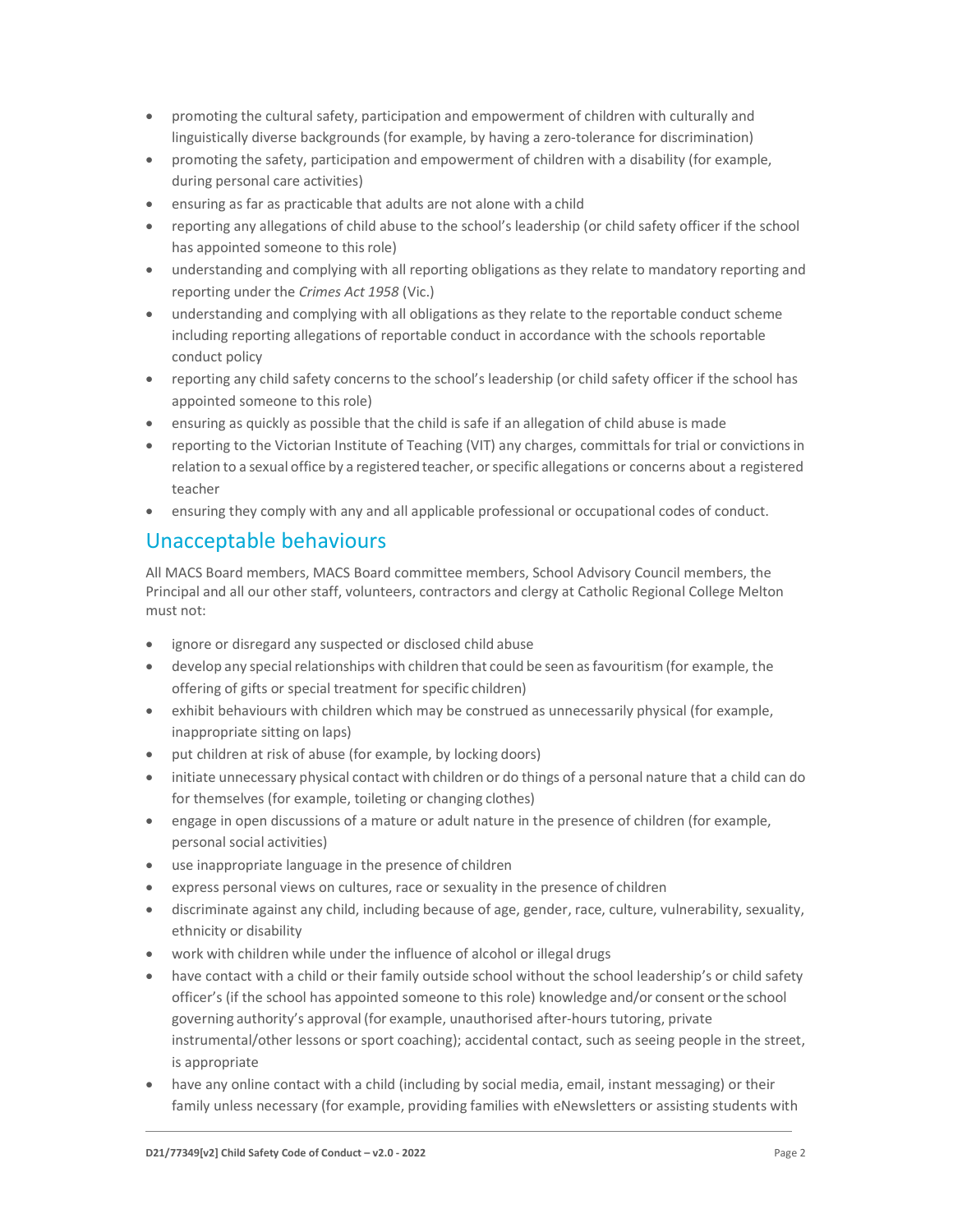their schoolwork)

- use any personal communication channels/devices such as a personal email account
- exchange personal contact details such as phone numbers, social networking sites or email addresses
- photograph or video a child without the consent of the parents, guardians or carers
- consume alcohol or drugs at school or at school events in the presence of children.

#### Teachers

Teachers are also required to abide by the principles relating to relationships with students as set out in the Victorian Teaching Profession's Code of Conduct published by the VIT. These principles include:

- knowing their students well, respecting their individual differences and catering for their individual abilities
- working to create an environment which promotes mutual respect
- modelling and engaging in respectful and impartial language
- protecting students from intimidation, embarrassment, humiliation and harm
- respecting a student's privacy in sensitive matters
- interacting with students without displaying bias or preference
- not violating or compromising the unique position that a teacher holds of influence and trust in their relationship with students.

## Psychologists and school counsellors

In their dealings with students, psychologists and school counsellors should also take into account their professional obligations as set out in a code of ethics or practice to which they are bound, including because of their membership of:

- the Australian Health Practitioner Regulation Agency
- the Australian Counselling Association
- Speech Pathology Australia.

#### Sports and recreation

Coaches, staff members and volunteers involved in coaching, training or assisting students during sporting and recreation activities should adopt practices that assist children to feel safe and protected, including:

- using positive reinforcement and avoiding abusive, harassing or discriminatory language
- coaching students to be 'good sports'
- explaining the reason for the contact and asking for the student's permission if physical contact with a student by a coach or other adult is necessary during a sporting or other recreational activity
- avoiding (where possible) situations where an adult may be alone with a student such as in a dressing or change room, first aid room, dormitory or when the student needs to be transported in a vehicle.

### Breaches of this code

Where a member of staff is suspected of breaching this Code of Conduct, Catholic Regional College Melton may start the process under clause 13 of the Victorian Catholic Education Multi-Enterprise Agreement 2018 (VCEMEA 2018) for managing employment concerns. This may result in disciplinary consequences.

Where the Principal is suspected of breaching this Code of Conduct, the concerned party is advised to contact the MACS Regional General Manager.

Where any other member of the school community, including volunteers and contractors, is suspected of